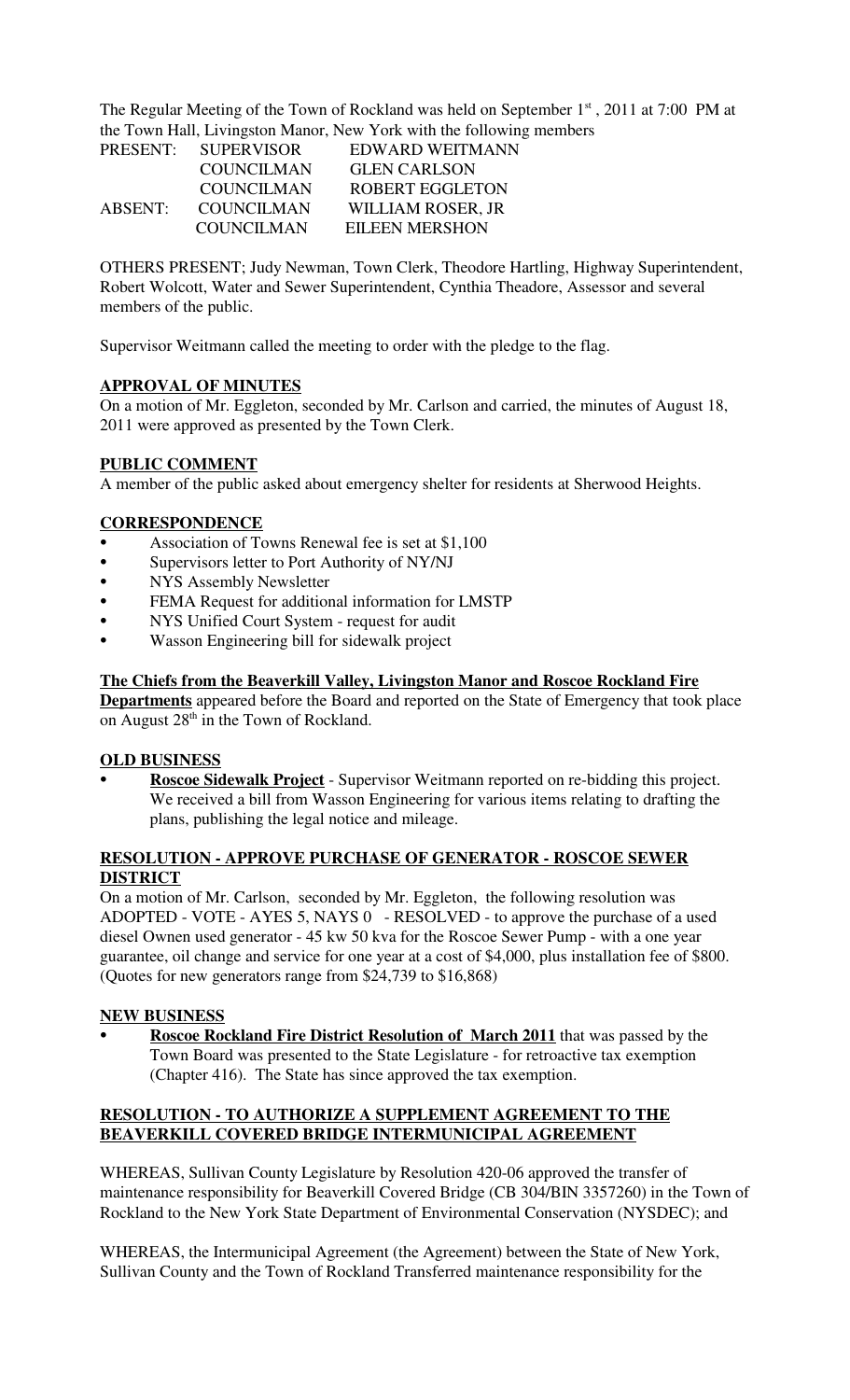# *REGULAR MEETING, TOWN OF ROCKLAND, SEPTEMBER 1, 2011*

Beaverkill Covered Bridge to NYSDEC assisted by the New York State Department of Transportation (NYSDOT); and

WHEREAS, the Sullivan County Division of Pubic Works (SCDPW) has provided services in accord with the Agreement that requires reimbursement; and

WHEREAS, Supplemental Agreement #1 to the Agreement is needed to provide reimbursement to the County for the services provided, reimbursement to made in road salt.

NOW, THEREFORE, BE IT RESOLVED, that the Town of Rockland Supervisor be, and hereby is authorized to execute a Supplemental Agreement to the Agreement, said agreement to be in such form as the County Attorney shall approve.

Moved by Mr. Carlson, seconded by Mr. Eggleton, put to vote, unanimously carried and declared duly adopted on motion September 1, 2011.

**Justice Court - install new electric service** Judge Gibson has acquired a grant which will qualify for installation of new electrical service to include a transfer switch for the Roscoe Municipal Building.

**State of Emergency August 28, 2011** - was addressed earlier in the meeting with the Fire Chiefs.

**Liquor License Renewal - Robin Hood Diner** - The Town Clerk received notification from the Robin Hood Diner, located in Livingston Manor. They are applying to have their liquor license renewed. There were no objections from the Board.

**Sullivan County Manager Office** sent information on site inspections that will take place on September  $2<sup>nd</sup>$ . As a result of the State of Emergency of August  $28<sup>th</sup>$ .

**Sullivan County Manager Office** - sent for immediate release: FEMA announces toll free telephone numbers for individual assistance applications for private property damage from Hurricane Irene.

**Town Clerk's report** was presented.

**Dog Control report** was presented.

**Water and Sewer weekend schedule** was presented.

## **DEPARTMENT HEADS**

**Highway Superintendent** - Theodore Hartling reported on damage to the shoulders of the roads as a result of the flooding. He also reported on the repairs to the abutment of Hoos Road Bridge. Ted also reported that the new emergency radios system worked well.

**Water & Sewer Superintendent** - Robert Wolcott reported that the water sewer plants faired well with the flooding. There were minor problems with loss of electric and the alarm systems.

There was discussion on checking into a pre-hazardous mitigation grant to purchase generators for emergency use.

#### **APPROVAL OF BILLS**

On a motion of Mr. Eggleton, seconded by Mr. Carlson, the following resolution was ADOPTED VOTE - AYES 5 NAYS 0 - RESOLVED - to approve the bills on abstract #17 dated, September 1, 2011, the following amounts:

| General Fund | #254 to 272 | \$20,929.68 |
|--------------|-------------|-------------|
| Highway      | #281 to 295 | 78,026.62   |